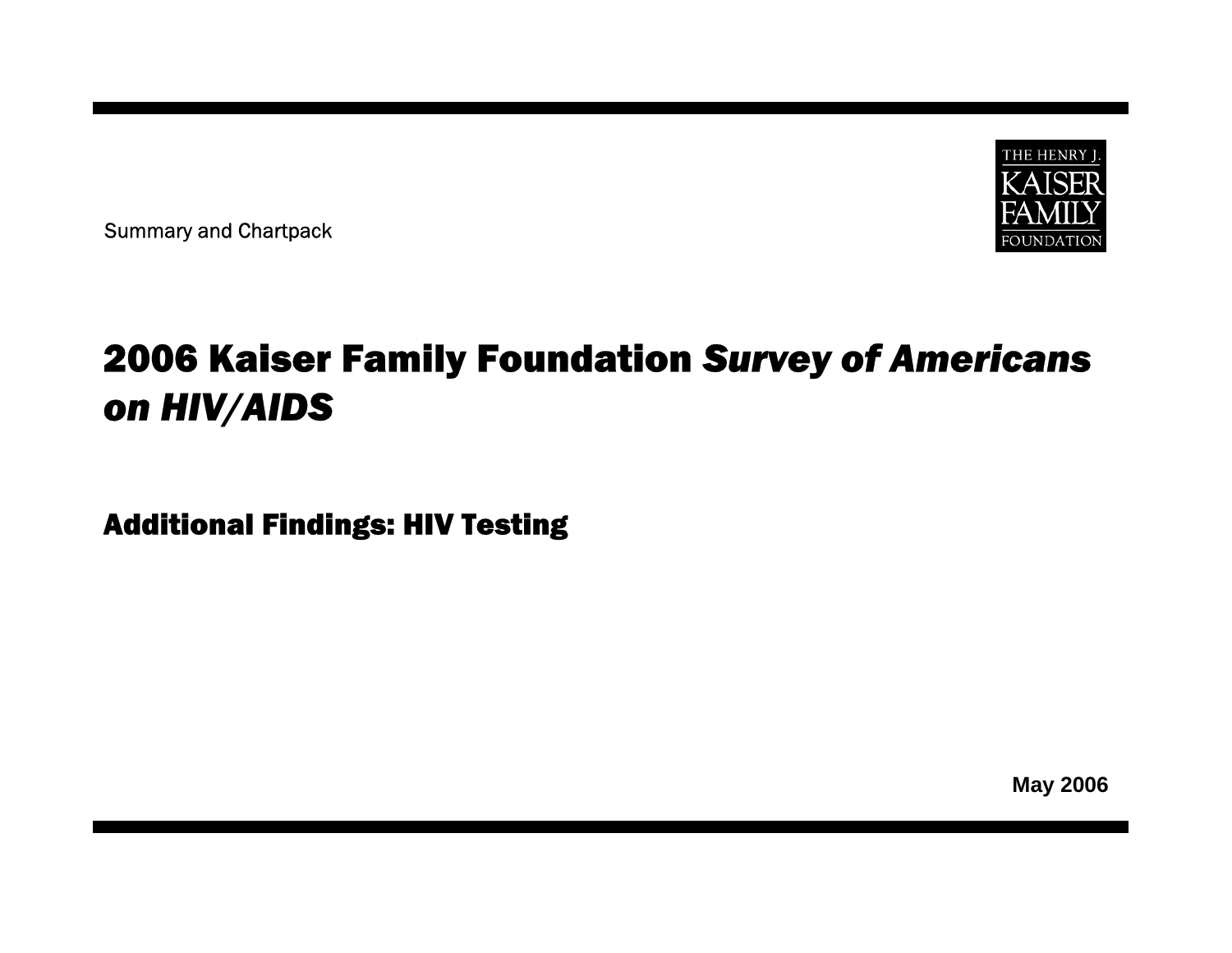#### **Methodology**

The Kaiser Family Foundation *Survey of Americans on HIV/AIDS* was designed and analyzed by researchers at the Kaiser Family Foundation. Interviews were conducted by telephone between March 24 and April 18, 2006, among a nationally representative random sample of 2,517 respondents 18 years of age and older. The survey includes an oversample of African American and Latino respondents (a total of 378 African American and 447 Latino respondents were interviewed). Results for all groups have been weighted to reflect their actual distribution in the nation.

The margin of sampling error for the overall survey is plus or minus 2 percentage points. For White respondents the margin of sampling error is plus or minus 3 percentage points; for African Americans it is plus or minus 7 percentage points; and for Latinos it is plus or minus 6 percentage points. For results based on subsets of respondents the margin of error is higher. Note that sampling error is only one of many potential sources of error in this or any other public opinion poll.

Note: Percentages may not always add up to 100% due to rounding. "Vol." indicates that a response was volunteered by the respondent, and not offered as an explicit choice.

Telephone interviews were conducted by Princeton Survey Research Associates, International.

This is a supplemental report based on one section of the survey. A full survey report, including full question wording and results for questions presented in this report can be found online at <http://www.kff.org/kaiserpolls/pomr050806pkg.cfm>.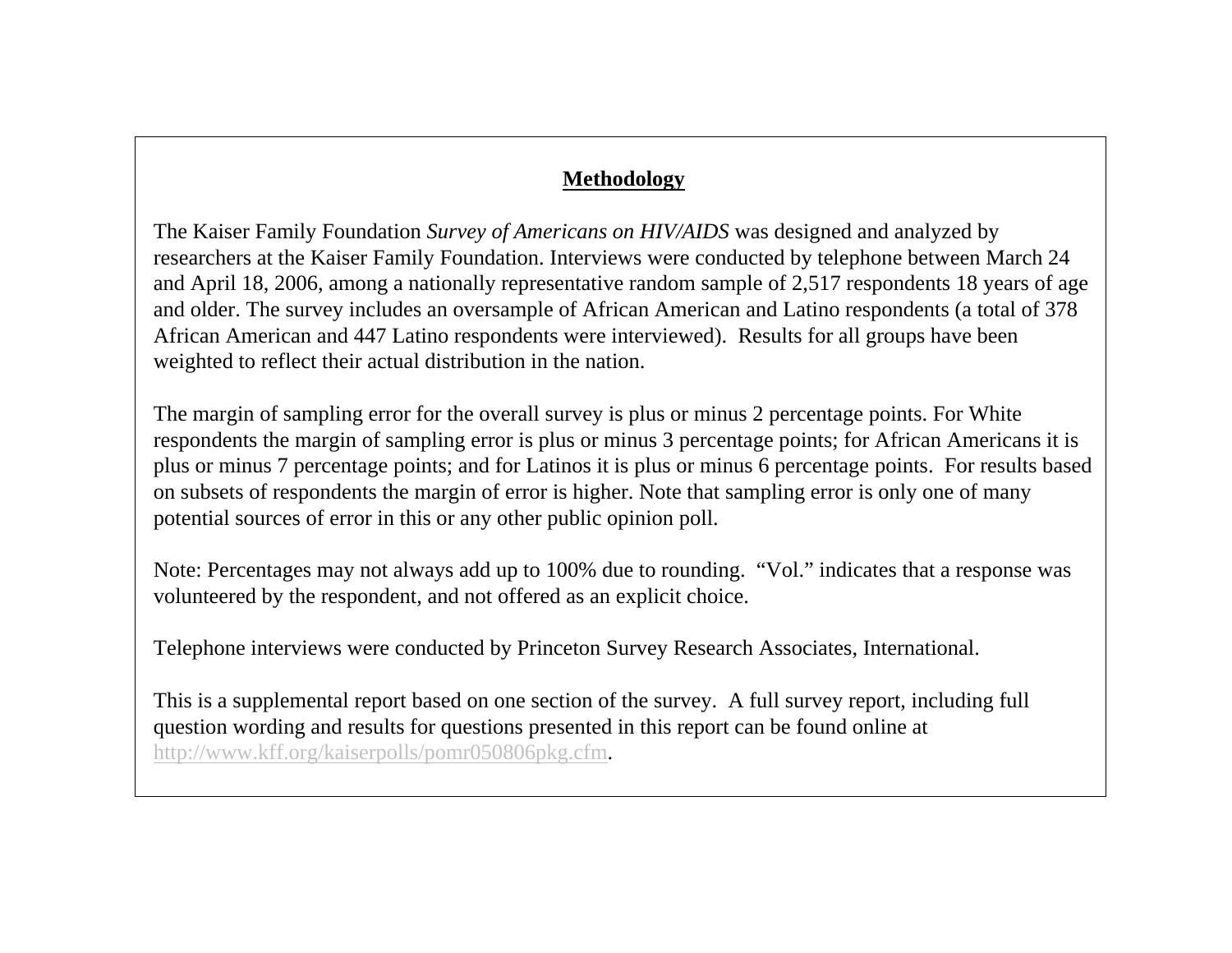### Summary

- • Nearly half (48%) of Americans say they have been tested for HIV at some point, including 19% who say they've been tested in the past year. People ages 18-39 (60%) and 40-64 (51%) are more likely to say they have ever been tested than those ages 65 and over (21%) (Chart 1).
- $\bullet$  The share of non-elderly adults who say they've ever been tested for HIV increased slowly but steadily from 1997 to 2004, and has since leveled off at 55% (Chart 2).
- • The biggest reason people report for not being tested is that they don't feel they're at risk (61% of those who have never been tested). Smaller shares of those who haven't been tested say it is because their doctor never recommended it (21%), they worry about confidentiality (13%), they don't know where to get tested (10%), they don't like needles or giving blood (8%), or they're afraid they'll test positive (3%) (Chart 3).
- $\bullet$  More than other racial and ethnic groups, African Americans seem to have gotten the message that HIV testing is important. African Americans under the age of 65 (41%) are much more likely than whites (16%) and Latinos (28%) in this age range to say they have been tested for HIV in the last year (Chart 4). African Americans are also more likely than whites to say that increasing the number of people who get tested for HIV should be a very important priority for HIV prevention in the U.S., and that spending more money on HIV testing in the U.S. will lead to meaningful progress in slowing the epidemic (Chart 5).
- • Stigma around HIV testing is not a concern for most people (62% say that finding out they had an HIV test would make no difference in how people they know would think of them); still, about one-fifth (21%) say they believe people would think less of them if they found out they had been tested (Chart 6).
- $\bullet$  Two-thirds of the public (65%) say HIV testing should be treated just like routine screening for other diseases, while about a quarter (27%) say it should require special procedures, such as written permission from the patient (Chart 7).
- • Most people (65%) think rapid home HIV-testing is a good idea (Chart 8), but when asked their personal preference, most (62%) would still prefer to get tested in a doctor's office rather than use a home test (Chart 9).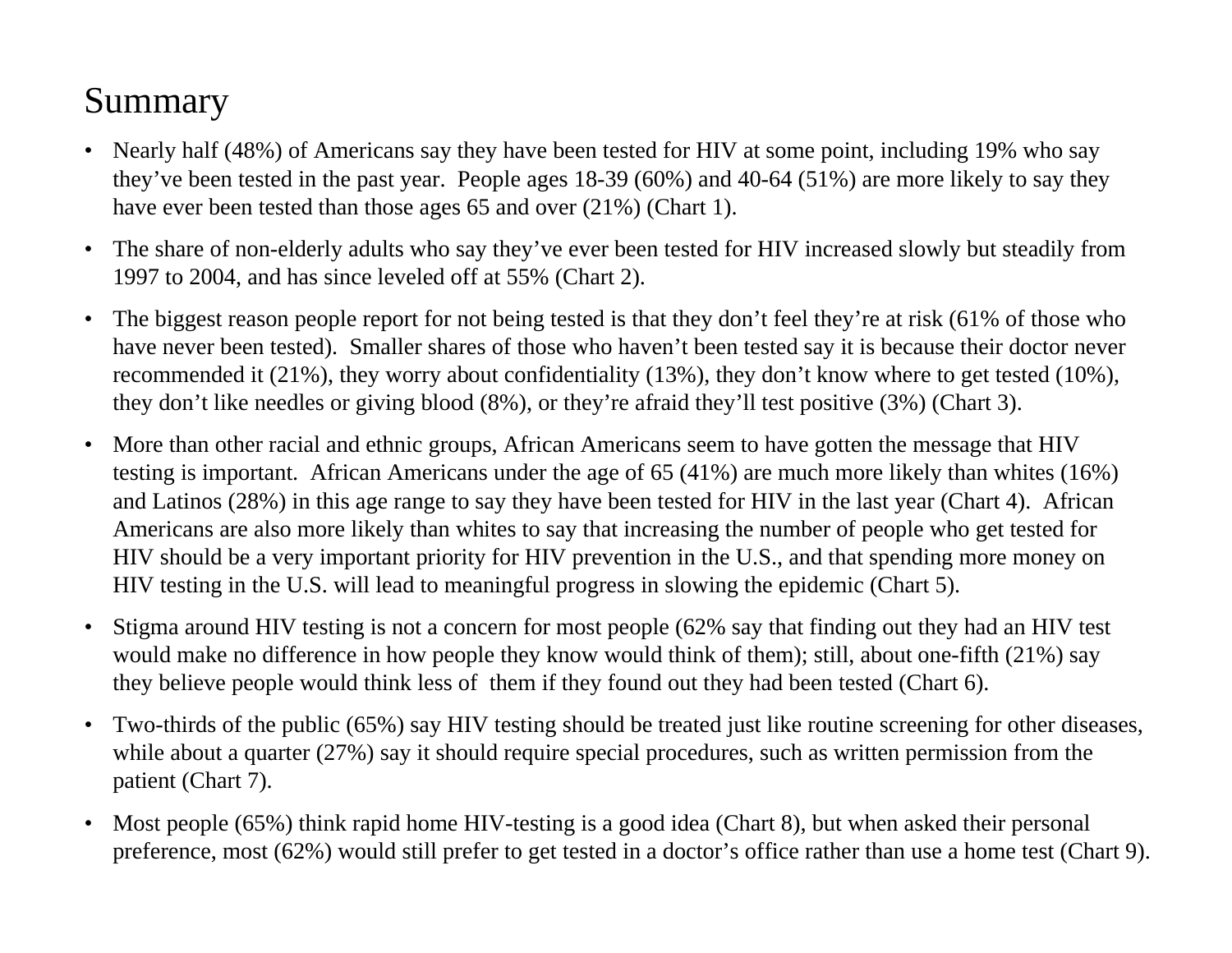# **Percent Who Report Being Tested for HIV by Age**

### **Percent saying they have ever been tested for HIV…**



Note: Don't know responses not shown; Numbers may not add up exactly due to rounding.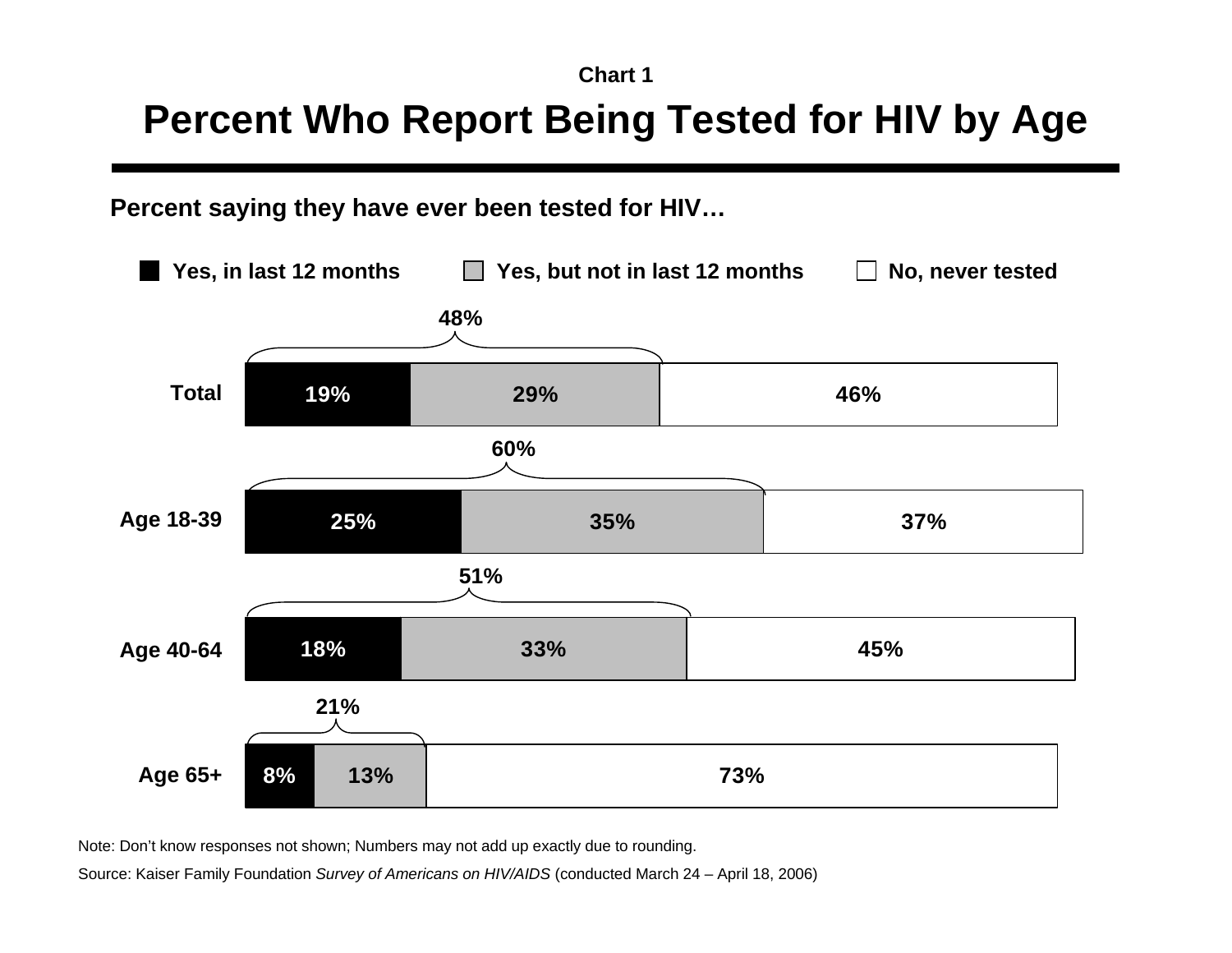# **Trends in NON-ELDERLY Who Report Being Tested for HIV**

**Percent saying they have ever been tested for HIV among those under age 65…**



Note: Don't know responses not shown; Numbers may not add up exactly due to rounding.

Source: Kaiser Family Foundation surveys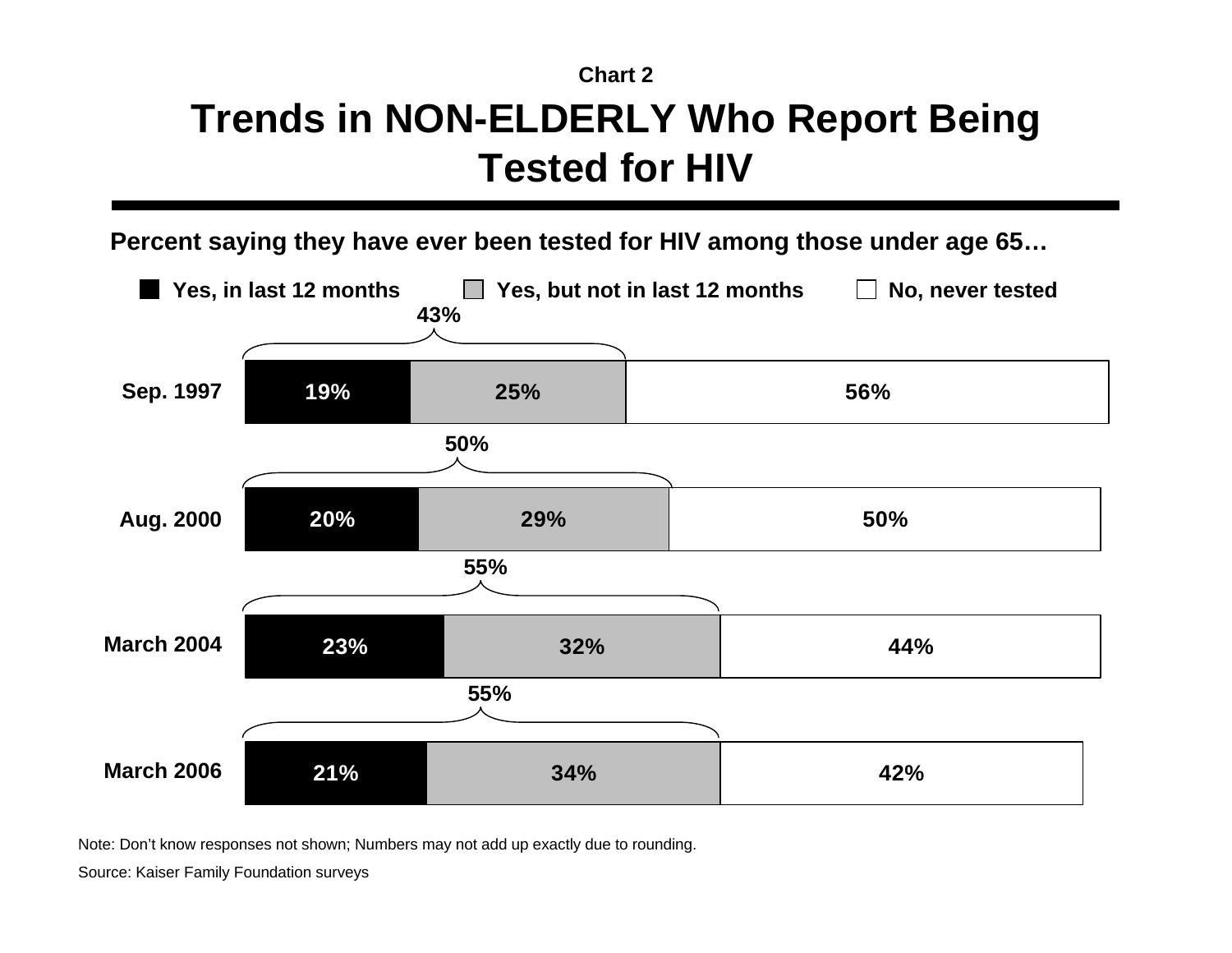# **Reported Reasons for Not Being Tested**

**Is each of the following a reason you haven't been tested for HIV, or not?** *(Asked of the 46% who have never been tested for HIV)*



Note: Don't know responses not shown.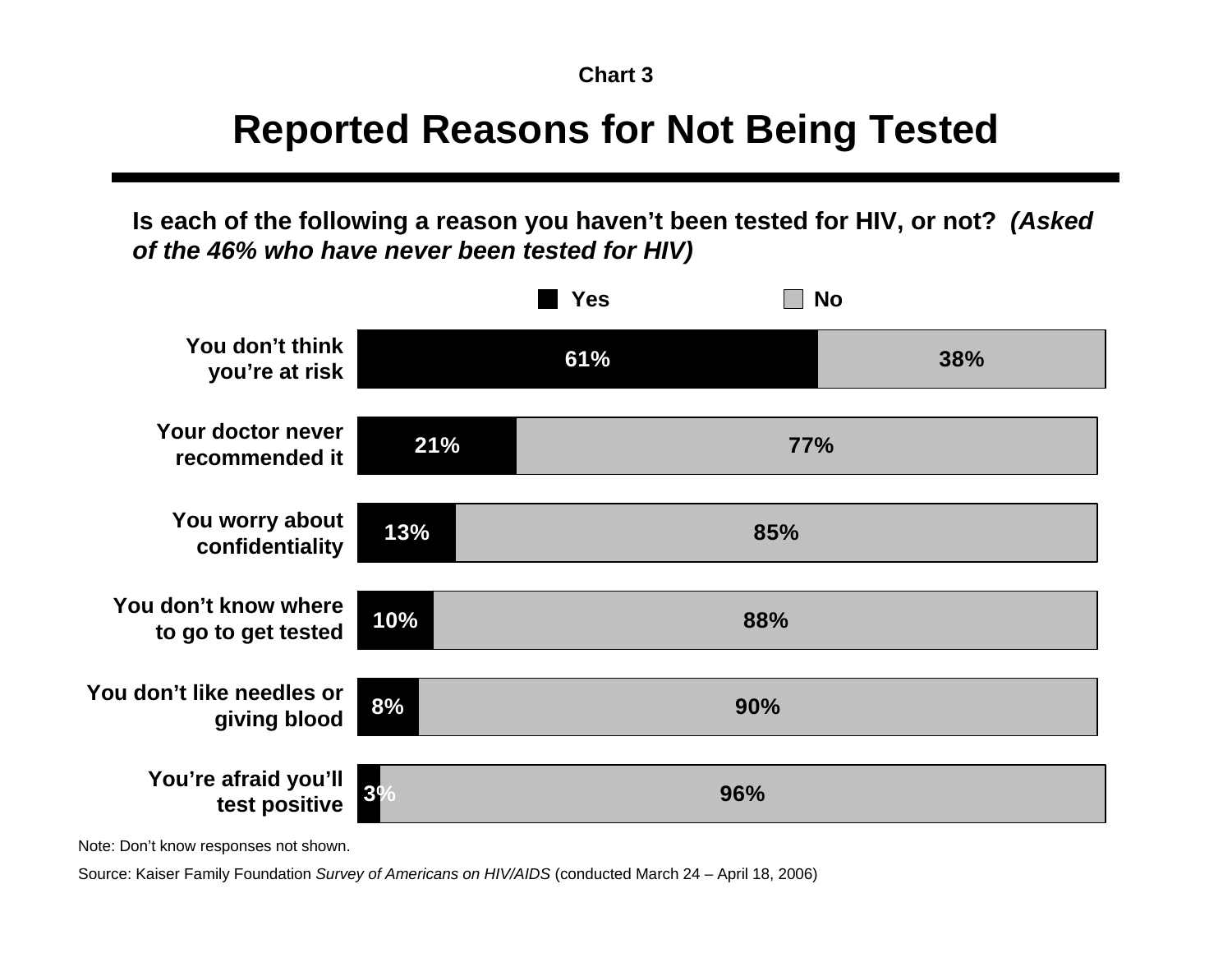# **Trends in NON-ELDERLY Who Report Being Tested for HIV in the Last Twelve Months by Race/Ethnicity**

**Percent saying they have been tested for HIV IN THE LAST 12 MONTHS among those under age 65…**



Source: Kaiser Family Foundation surveys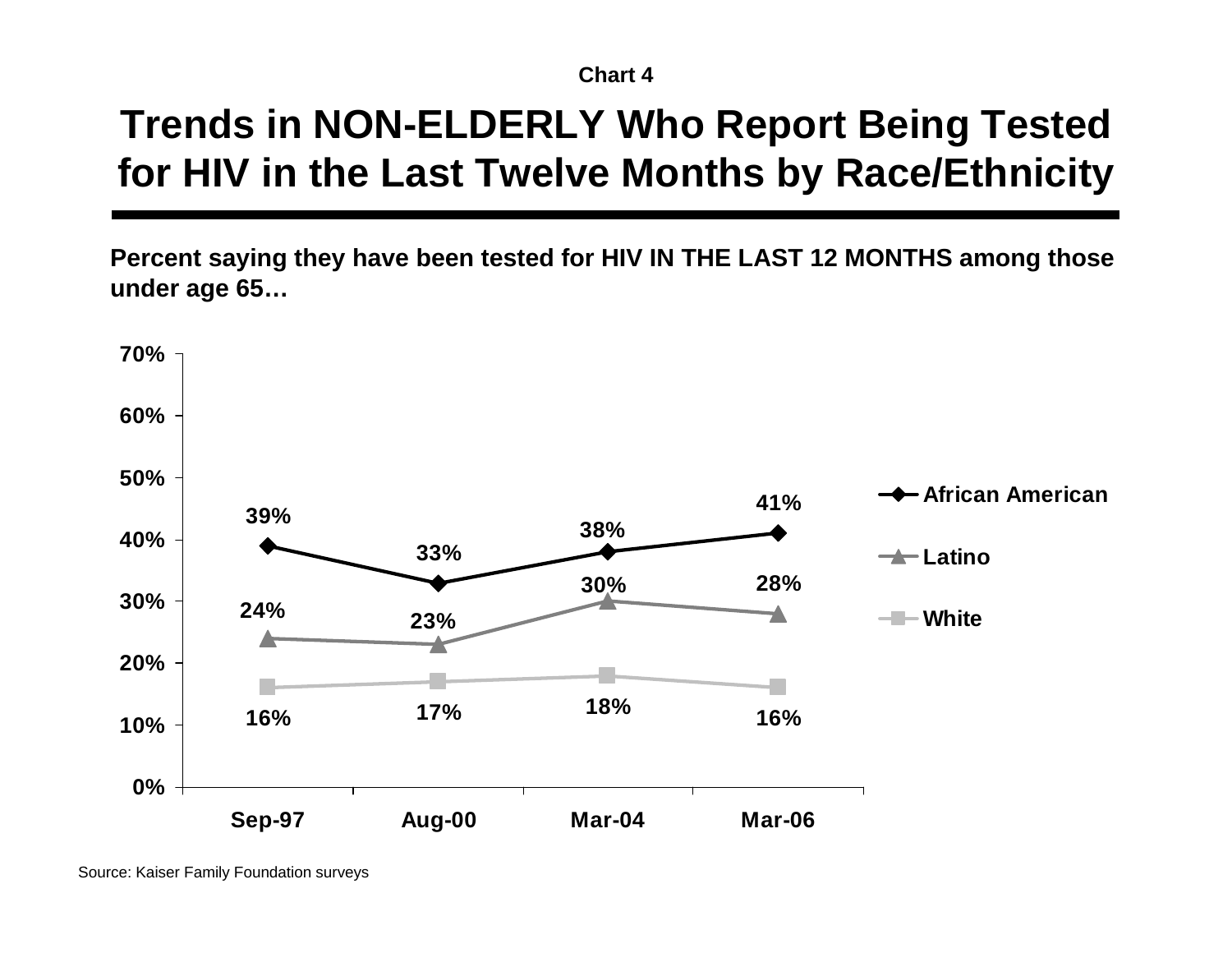## **HIV Testing as a Priority by Race/Ethnicity**

**Percent who say increasing the number of people who get tested for HIV should be a "very important" priority when it comes to HIV/AIDS prevention in the U.S.**

**Percent who say spending more money on HIV testing in the U.S. so that more people would know their HIV status will lead to meaningful progress in slowing the epidemic**

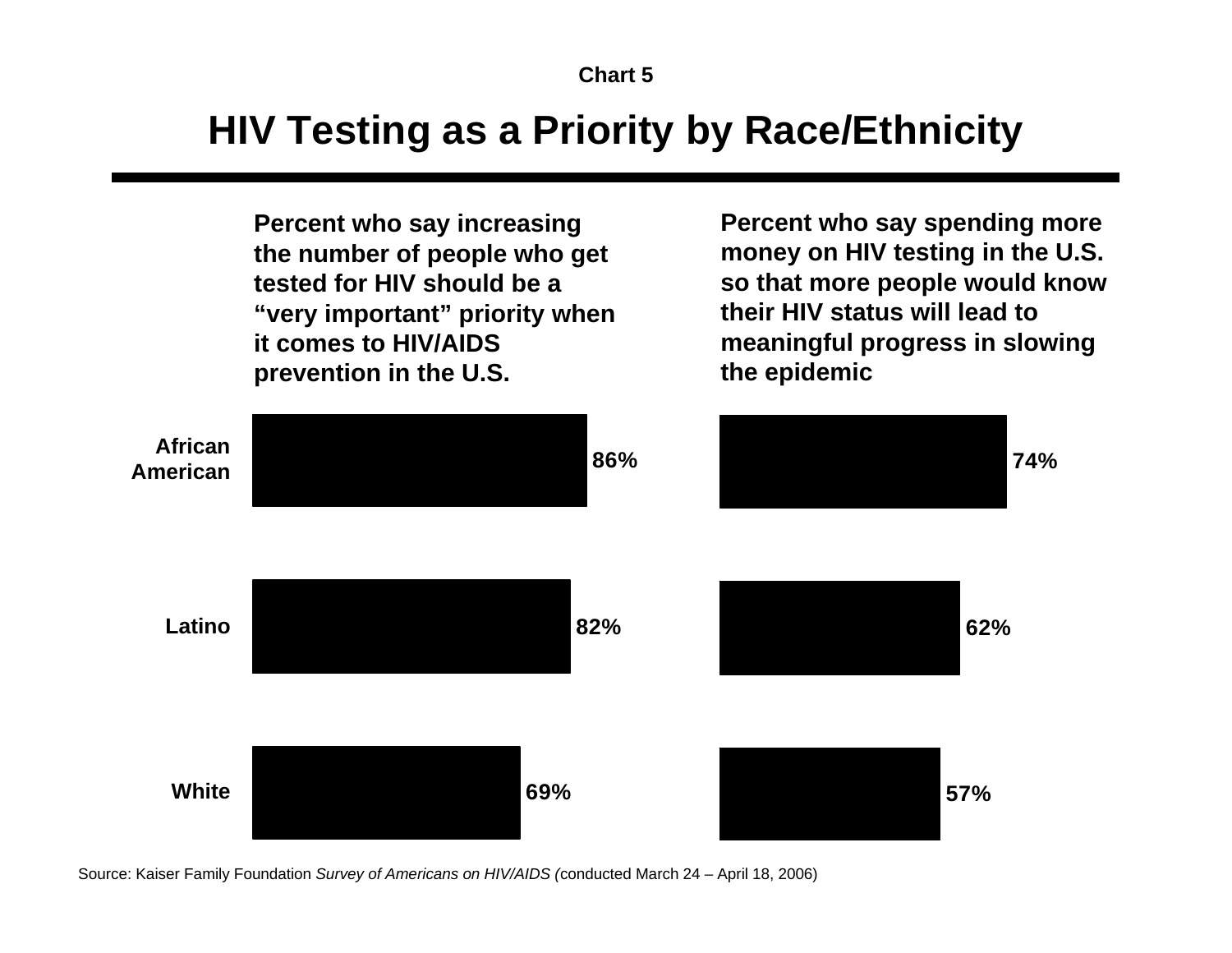# **Perceptions of Whether Stigma Follows Testing**

**If you were to be tested for HIV, do you think it would make people you know think less of you, think more of you, or would it make no difference in how people you know think of you?**

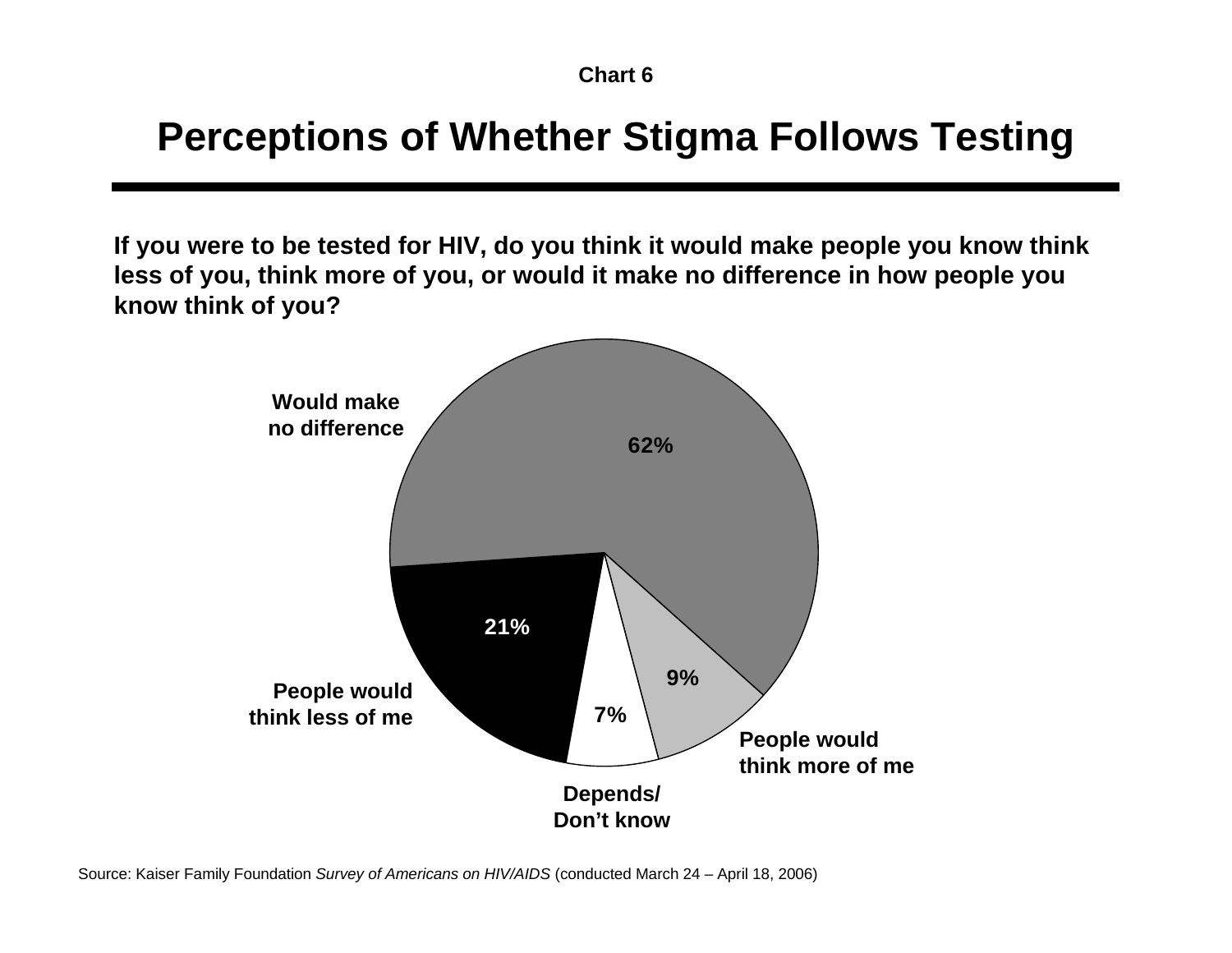## **Views on Routine HIV Testing**

**Which comes closer to your opinion…**

**HIV testing should be treated just like routine screening for any other disease, and should be included as part of regular check-ups and exams**



**HIV testing is different from screening for other diseases, and should require special procedures, such as written permission from the patient in order to perform the test**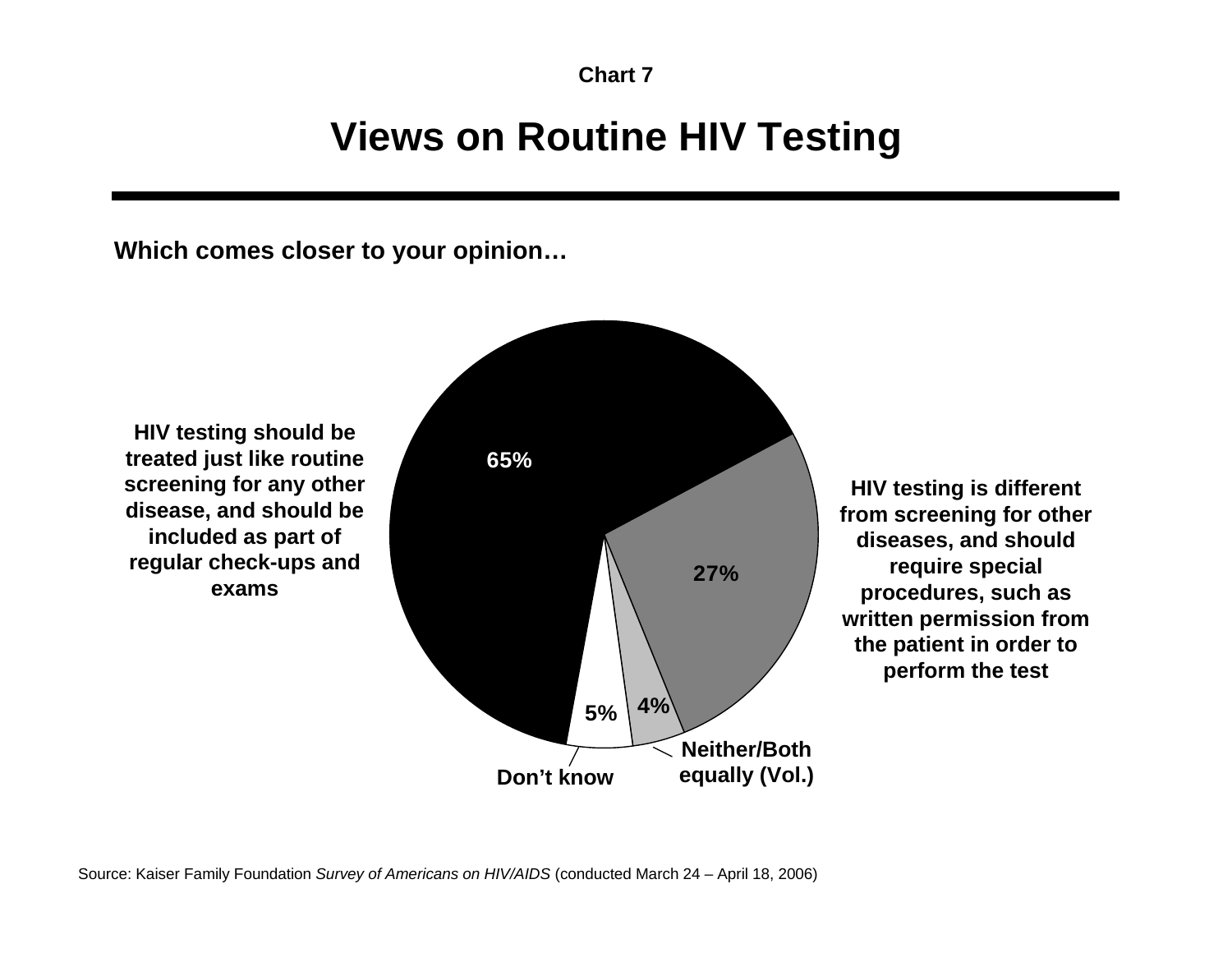# **Views on Home HIV Test**

**As you may know, the FDA has recently been discussing a new type of oral HIV test that people could buy over-the-counter and use at home to learn their HIV status within 20 minutes. Which of the following comes closest to your view about this type of test…**

**It is a good idea, because it would encourage people to learn their HIV statuswho might not get tested otherwise because they are afraid or ashamed togo to the doctor**



**It is a bad idea because people need access to counseling when they find out their HIV status, and this is only available if they get their results in a doctor's office or clinic**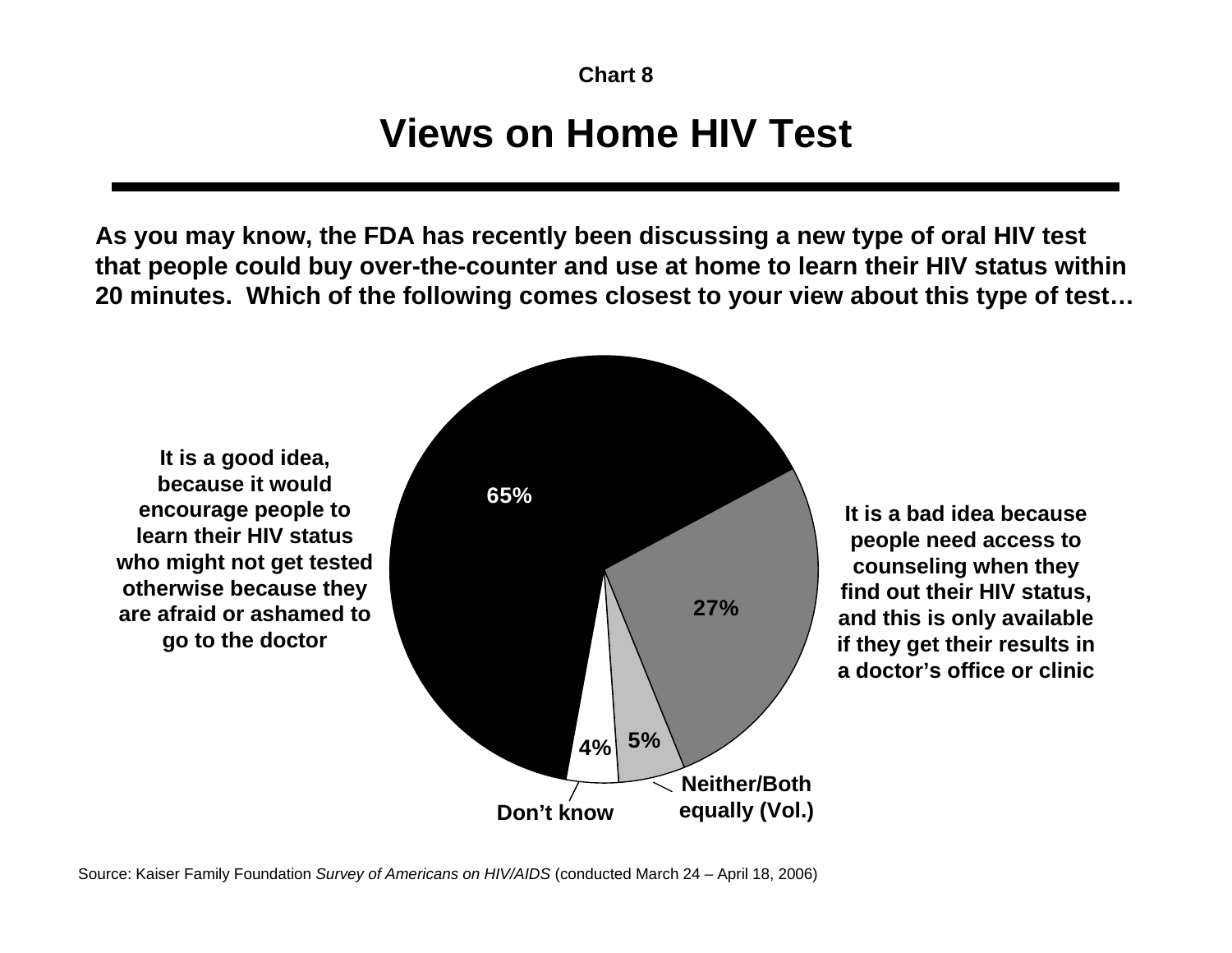# **Personal Preference for Home Testing vs. Doctor's Office**

**If you were to be tested for HIV, would you prefer to…**